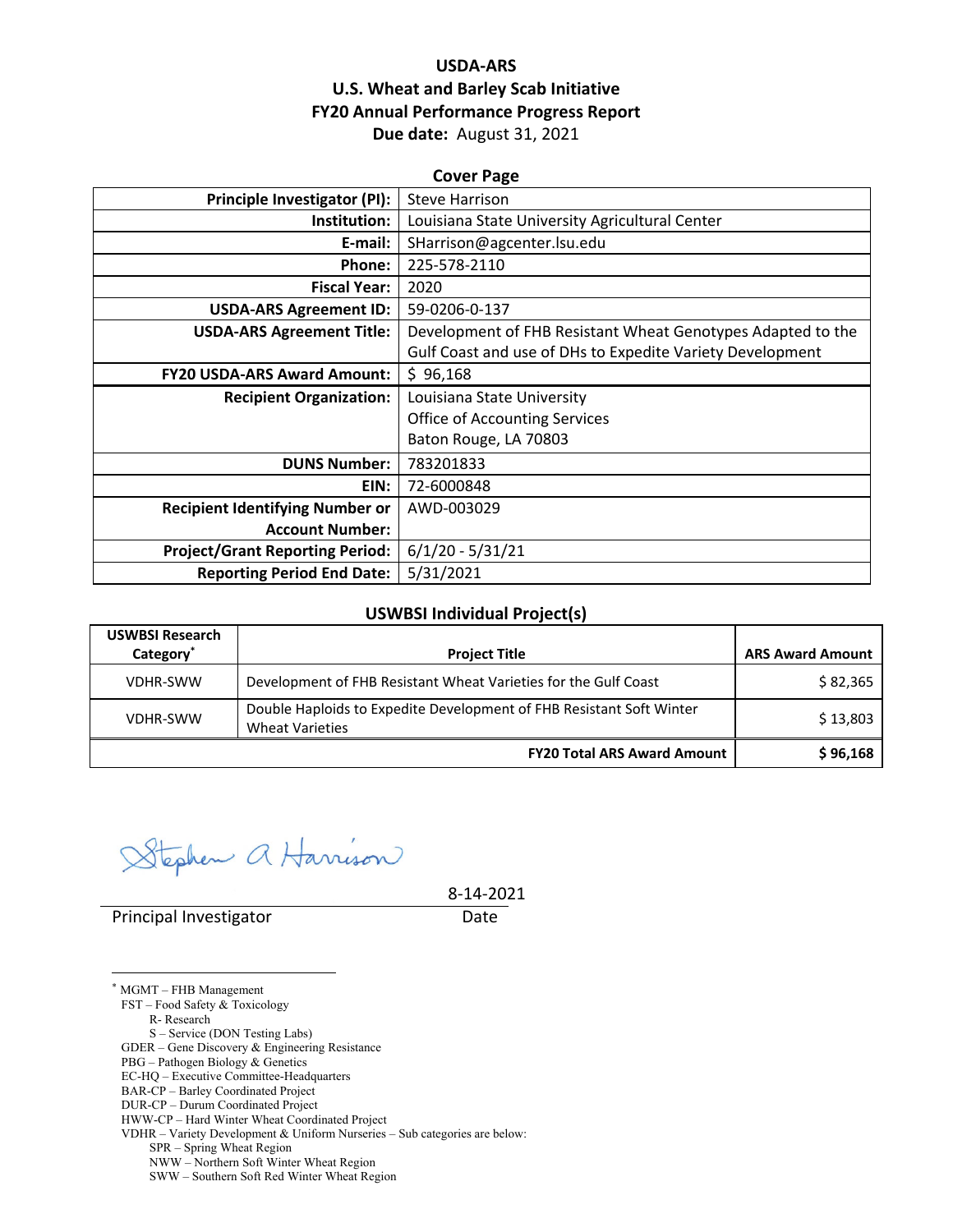## **Project 1:** *Development of FHB Resistant Wheat Varieties for the Gulf Coast*

#### **1. What are the major goals and objectives of the research project?**

Development of FHB resistant wheat varieties with high yield, regional adaptation, and broad disease resistance is the major goal of the LSU wheat breeding program. Proposal objectives align with Research Priorities: Obj 1) Screen all variety trial and regional nursery entries in misted FHB nurseries and publish FHB reaction in order to increase grower adoption of FHB resistant varieties. Obj 2) Develop and release high‐yielding FHB resistant varieties adapted to the Gulf Coast. Obj 3) Utilize molecular markers and genomic selection to increase efficiency and genetic gain in developing FHB resistant varieties for the VDHR‐SWW. Obj 4) Utilize shared DHs, a shared off‐season nursery, and shared regional yield trials with open germplasm access to increase progress for all programs.

**2. What was accomplished under these goals or objectives?** *(For each major goal/objective, address these three items below.)*

#### **a) What were the major activities?**

Obj 1) Misted and inoculated nurseries were grown at three locations to screen LSU breeding lines, regional nurseries and the statewide variety trials for FHB incidence, *Fusarium* damaged kernels (FDK) and DON content. Over 1500 seed samples were ground and submitted for DON analysis. Obj 2) 512 wheat crosses were made in the spring of 2021 with >90% including FHB resistant parents. Segregating populations were screened and plants with reduced FHB severity were advanced to headrows. 5404 yield plots were evaluated and head selections made from 1376 segregating plots at two locations. Obj 3, 4) Molecular markers for FHB QTL were run on 570 advanced breeding lines that were also in the genomic selection prelim project (WPGS). 1767 first year DHs were evaluated in short rows and selected rows were shared among VDHR-SWW breeders. Obj 4) An off-season nursery of F1 plants from FHB crosses was grown in Idaho during the summer of 2020.

#### **b) What were the significant results?**

Obj 1) Excellent data on FHB reaction was collected for the statewide variety trials and all regional yield nurseries in three misted nurseries. Seed from two misted nurseries was rated for FDK and submitted for DON determination. The data on FHB, FDK, and DON was included in the annual Wheat Research Summary published for growers, consultants, and seedsmen. Obj 2) The breeding program made the largest number of crosses to date and most of those contain FHB resistance in both parents. The Wheat Genomic Selection Prelim (WPGS) included 570 breeding lines in first year yield trials at two locations. Obj 3) Genomic selection models, marker QTL information and field data were used to advance 87 breeding lines from WPGS to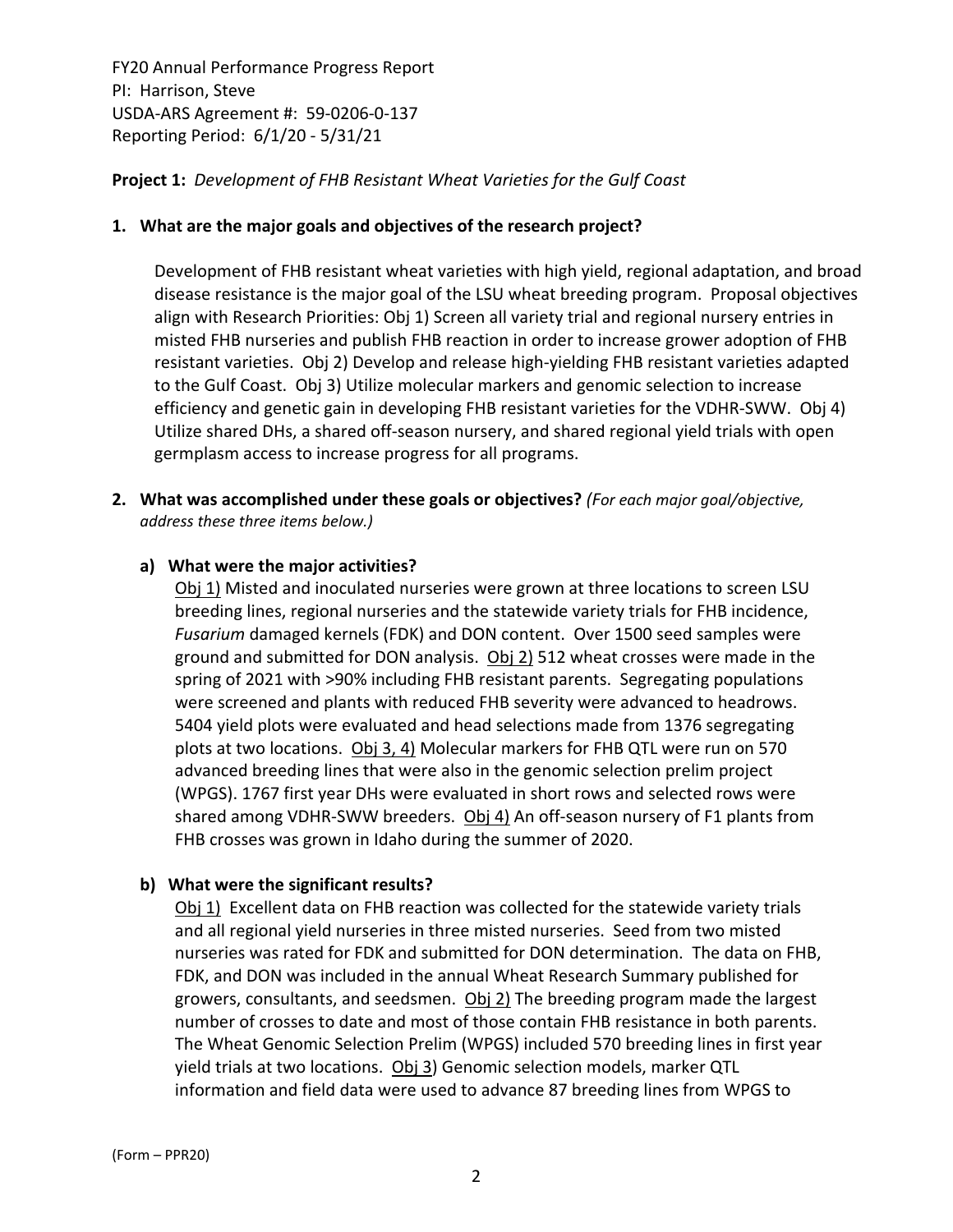> replicated yield testing. Obj 4) Three crosses from spring 2021 that combine multiple FHB QTL/genes with high yield have been submitted for development of DH lines. Genomic selection predictions (PopVar), marker data, and regional yield trial data were used to place promising lines from first year regional testing into the crossing plot, saving a couple of years in the breeding cycle.

## **c) List key outcomes or other achievements.**

Obj 1,3) Excellent data was obtained from the misted nurseries. FHB, FDK, and DON data was posted for variety trial and regional nursery entries. The variety trial publication highlighted FHB data and FHB resistance category to encourage growers to plant resistant varieties.  $Obj 2$  Three breeding lines were increased by Georgia Seed Development Commission and LA16020‐LDH22, a double haploid, was released in August 2021, only six years after the initial cross. It has excellent yield, disease reaction and FHB resistance. A second line may also be released in 2021. It had the highest yield, 0% stripe rust, and the lowest FDK and DON (misted nursery) ratings of ten entries in the early-maturing variety trial across north Louisiana. Obj 4). First year DH lines selected as headrows in Winnsboro were harvested and shared with all VDHR‐SWW breeders to allow them the opportunity to select FHB resistant DHs that perform better in their respective environments than in the Gulf Coast.

## **3. Was this research impacted by the COVID‐19 pandemic (i.e. university shutdowns and/or restrictions, reduced or lack of support personnel, etc.)? If yes, please explain how this research was impacted or is continuing to be impacted.**

The impact of Covid‐19 was relatively minor. The breeding crew missed very few days in the lab, field, and greenhouse. Out of state travel was curtailed. The regional spring nursery tour and meeting was scaled back. The offseason nursery for summer 2021 was cancelled.

#### **4. What opportunities for training and professional development has the project provided?**

Two graduate students were involved in setting up mist systems, inoculating nurseries, and rating field symptoms for FHB. Graduate students rated FDK in the lab, collected DNA and assisted in running molecular markers for FHB QTL.

#### **5. How have the results been disseminated to communities of interest?**

An in‐person field day was held in April at the Macon Ridge Research Station that highlighted variety resistance, FHB screening, the breeding program, and fungicide control of FHB. The September 2020 issue of Louisiana Crops featured a grower‐oriented article on FHB resistance breeding and fungicide management. The Research Summary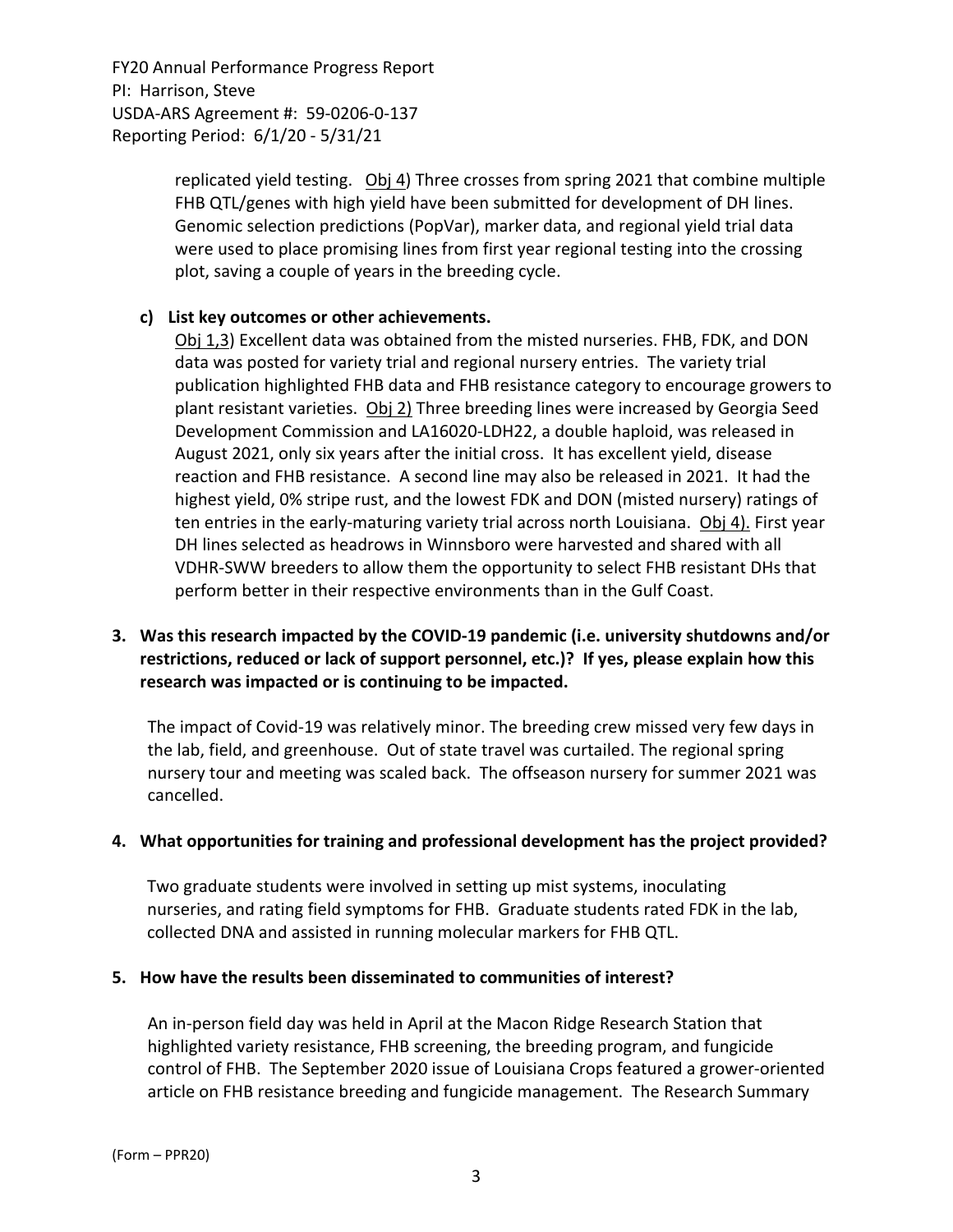> detailing results of the statewide variety trials highlighted varietal resistance and classified varieties according to FHB reaction. https://www.lsuagcenter.com/~/media/system/8/c/9/9/8c9920cfdc7db214a60be8e169f a61d7/volume%2010%20issue%208%20september%202020%20updatepdf.pdf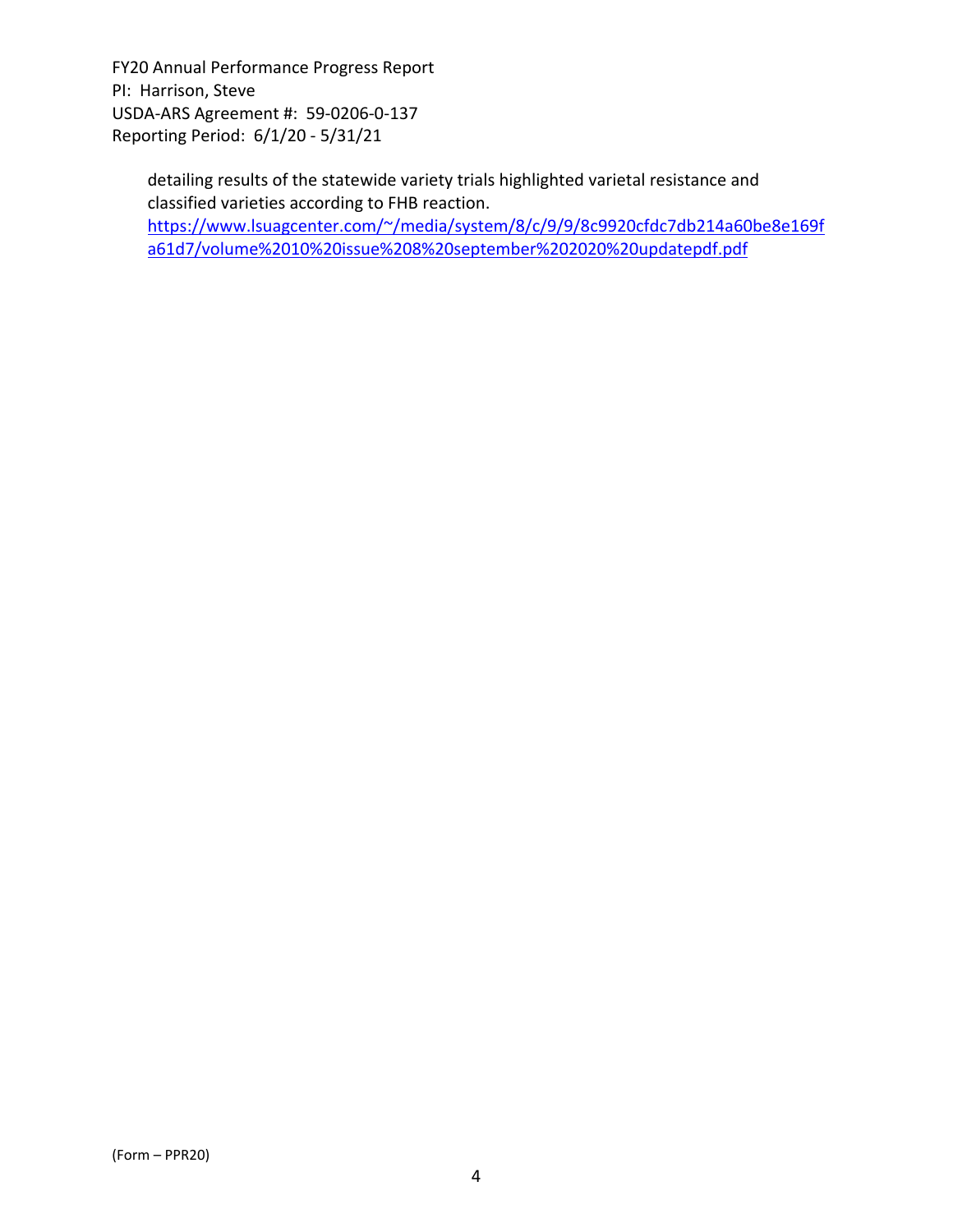## **Project 2:** *Double Haploids to Expedite Development of FHB Resistant Soft Winter Wheat Varieties*

#### **1. What are the major goals and objectives of the research project?**

**Objectives are to: (1) Utilize doubled haploid (DH) technology** to decrease the breeding cycle and release FHB resistant varieties more quickly and efficiently. Develop new DHs that combine yield, adaptation, and FHB resistance. **2) Implement a topcross enrichment DH program** to pyramid effective FHB QTL and increase frequency of those pyramids in DHs derived from those populations. Prior to selection of crosses for DH production, enrich crosses for FHB QTL and other important QTL using established markers and the USDA ARS Eastern Regional Small Grains Genotyping Lab. 3**) Share selected DHs with all VDHR‐SWW breeders** to increase efficiency of the coordinated project breeding programs to develop and release FHB resistant varieties from DHs. This will ensure DH lines undergo robust, multilocation evaluation and provide appropriate information needed to justify release and licensing to companies for marketing to growers.

**2. What was accomplished under these goals or objectives?** *(For each major goal/objective, address these three items below.)*

#### **a) What were the major activities?**

Obj 1, 3) The 1766 new DHs evaluated as headrows during the 2020‐21 cycle were a combination of lines derived from LSU crosses and DHs shared by other VDHR‐SWW programs. The 148 DHs selected from this group were advanced to the Genomic Selection Prelim tested at two locations. The advanced yield trials and regional trials include 213 LSU DHs. Obj 2) Topcrosses made by the Virginia Tech program were screened at the Eastern Wheat Genotyping Lab and selected plants submitted for DH development. **Obj 3)** Eighty‐four DHs selected and harvested as first year headrows were shared with other VDHR‐SWW breeders to allow them the opportunity for selection and advancement.

#### **b) What were the significant results?**

**Obj 1)** The DH LA16020‐LDH22 was released as a variety in 2021, only six years after the initial cross. It has excellent yield and very good FHB resistance. **Obj 2)** The new DHs evaluated in 2021 included 128 from the Virginia‐Tech coordinated marker enriched topcross program that had FHB1 and H13. **Obj 3)** 84 new DHs were shared with all VDHR-SWW breeding programs with the understating that each program has the ability to select, advance, and release DHs from other programs as long as the originating program does not plan to release that DH.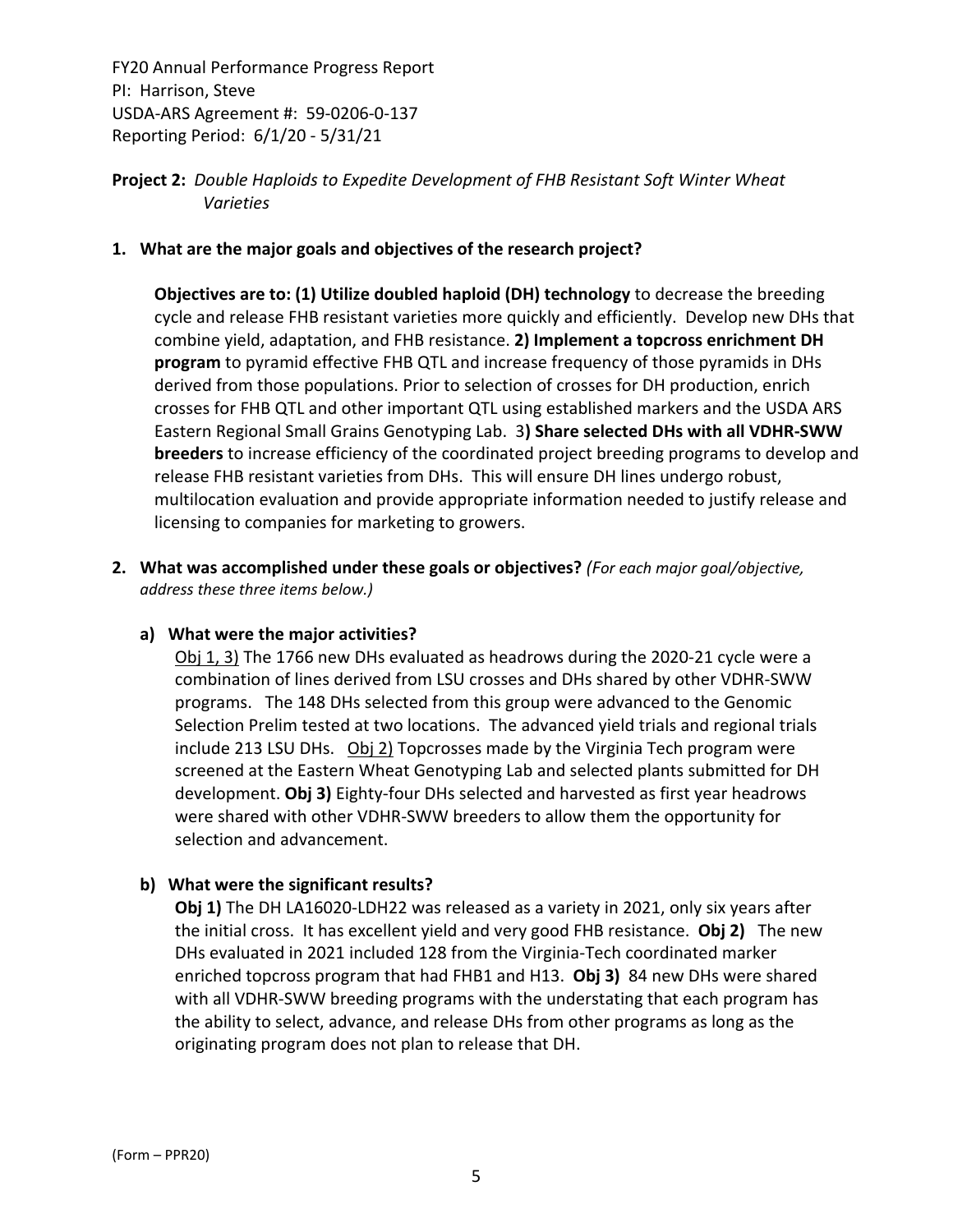#### **c) List key outcomes or other achievements.**

Obj 1) Release of LA16020‐LDH22 provides Gulf Coast producers with a greater choice of FHB resistant varieties in the seed market and is key to reducing DON presence within the national wheat supply chain. Obj 3). Sharing selected DHs across the entire VDHR‐SWW is a new initiative that should increase impact of investment and result in release of additional FHB resistant varieties.

## **3. Was this research impacted by the COVID‐19 pandemic (i.e. university shutdowns and/or restrictions, reduced or lack of support personnel, etc.)? If yes, please explain how this research was impacted or is continuing to be impacted.**

The impact of Covid‐19 was relatively minor. The breeding crew missed very few days in the lab, field, and greenhouse. Out of state travel was curtailed. The regional spring nursery tour and meeting was scaled back and the summer offseason nursery was cancelled for the year.

#### **4. What opportunities for training and professional development has the project provided?**

Two graduate students were involved in setting up mist systems, inoculating nurseries, and rating field symptoms for FHB. Graduate students rated FDK in the lab, collected DNA and assisted in running molecular markers for FHB QTL.

#### **5. How have the results been disseminated to communities of interest?**

Seed from all DH lines that were advanced and harvested by each VDHR‐SWW breeding program will be shared to every member. Three to five grams of seed per DH line will be shared to allow each breeder to grow DH lines in headrows, including their respective FHB nurseries. This is a valuable collaborative effort that helps to maximize the return on investment by enabling more breeders a chance to look at many more DH lines, which is beneficial given that a DH line may perform better in a given region that elsewhere.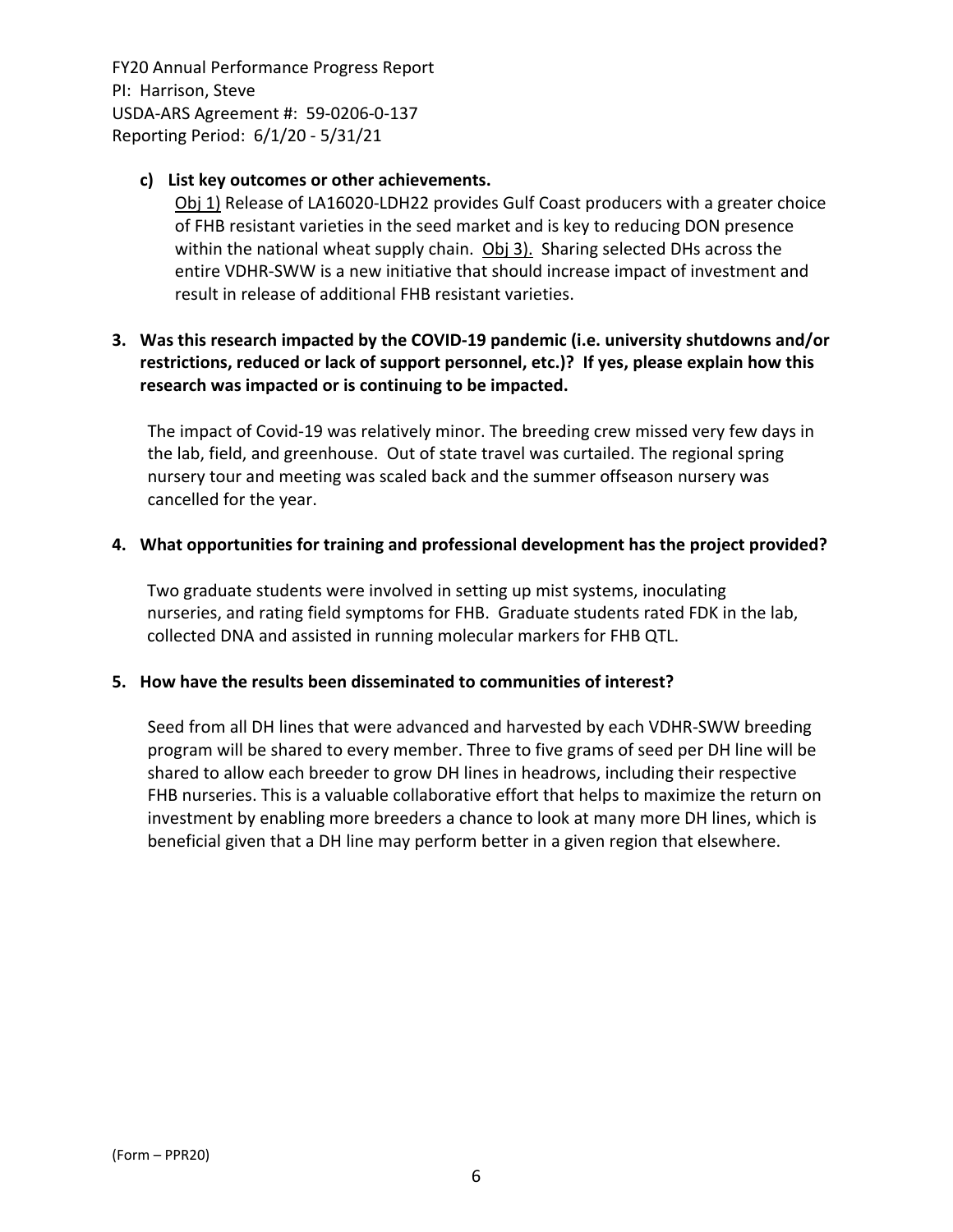## **Training of Next Generation Scientists**

**Instructions:** Please answer the following questions as it pertains to the FY20 award period (6/1/20 ‐ 5/31/21). The term "support" below includes any level of benefit to the student, ranging from full stipend plus tuition to the situation where the student's stipend was paid from other funds, but who learned how to rate scab in a misted nursery paid for by the USWBSI, and anything in between.

**1. Did any graduate students in your research program supported by funding from your USWBSI grant earn their MS degree during the FY20 award period?**  $\square$ Yes  $\square$ No  $\square$  Not Applicable

**If yes, how many?** Click to enter number here.

**2. Did any graduate students in your research program supported by funding from your USWBSI grant earn their Ph.D. degree during the FY20 award period?**

 $\square$ Yes  $\square$ No  $\square$  Not Applicable

**If yes, how many?** Click to enter number here.

**3. Have any post docs who worked for you during the FY20 award period and were supported by funding from your USWBSI grant taken faculty positions with universities?**  $\square$ Yes  $\square$ No  $\square$  Not Applicable

**If yes, how many?** Click to enter number here.

**4. Have any post docs who worked for you during the FY20 award period and were supported by funding from your USWBSI grant gone on to take positions with private ag‐ related companies or federal agencies?**

 $\square$ Yes  $\square$ No  $\square$  Not Applicable **If yes, how many?** Click to enter number here.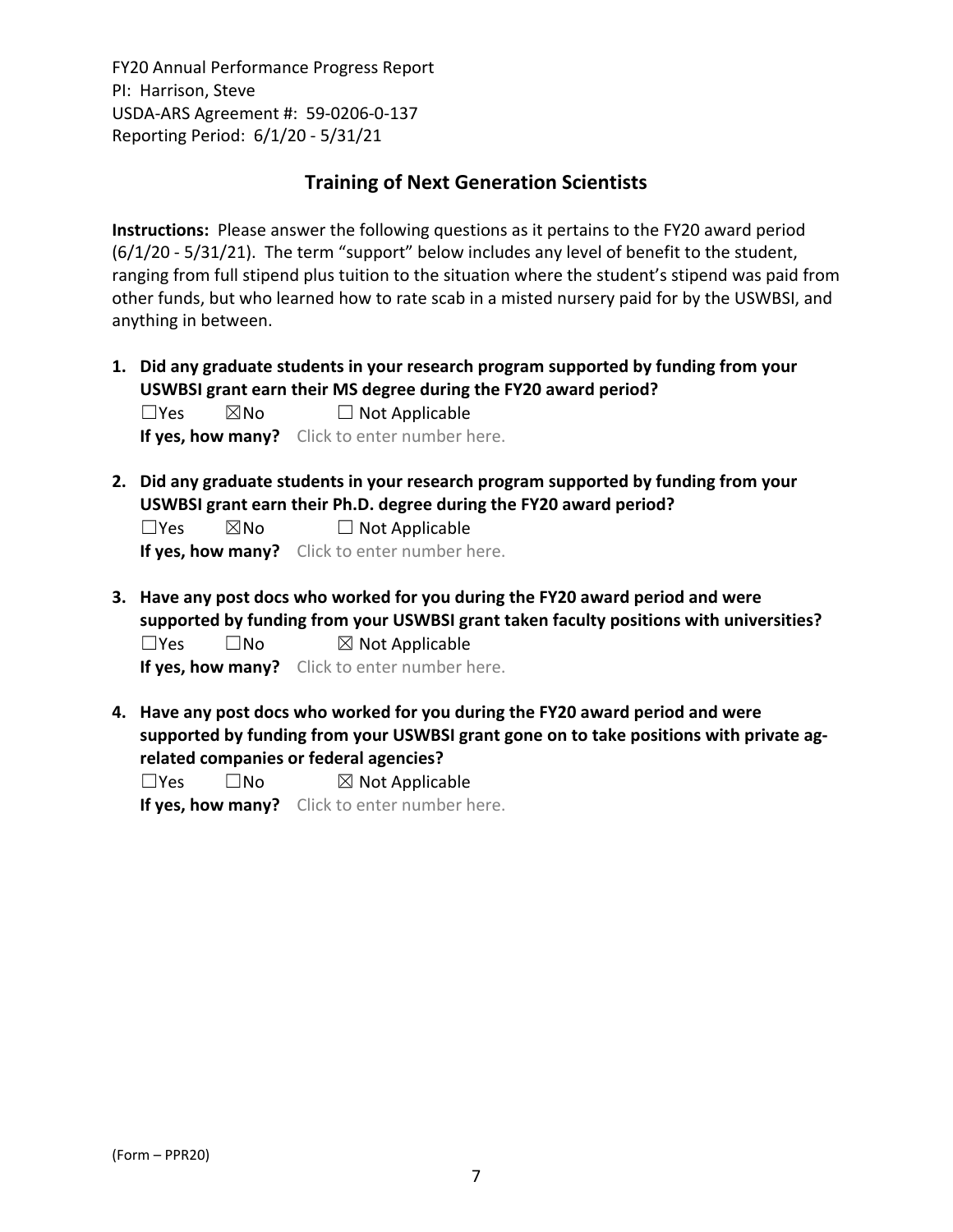# **Release of Germplasm/Cultivars**

**Instructions:** In the table below, list all germplasm and/or cultivars released with full or partial support through the USWBSI during the FY20 award period (6/1/20 - 5/31/21). All columns must be completed for each listed germplasm/cultivar. Use the key below the table for Grain Class abbreviations. 

| <b>Name of Germplasm/Cultivar</b> | <b>Grain Class</b>              | <b>FHB Resistance</b>                                  | <b>FHB</b><br><b>Rating</b><br>$(0-9)$ | Year<br>Released |
|-----------------------------------|---------------------------------|--------------------------------------------------------|----------------------------------------|------------------|
| LA16020-LDH22                     | SRW - Soft<br><b>Red Winter</b> | MR - Moderately<br>Resistant                           | 3                                      | 2021             |
| Click here to enter text.         | Select Grain<br>Class           | Select what represents<br>your most resistant<br>check | Enter as<br>text 0-9<br>rating         | Select Year      |
| Click here to enter text.         | Select Grain<br>Class           | Select what represents<br>your most resistant<br>check | Enter as<br>text 0-9<br>rating         | Select Year      |
| Click here to enter text.         | Select Grain<br>Class           | Select what represents<br>your most resistant<br>check | Enter as<br>text 0-9<br>rating         | Select Year      |
|                                   |                                 |                                                        |                                        |                  |
|                                   |                                 |                                                        |                                        |                  |
|                                   |                                 |                                                        |                                        |                  |
|                                   |                                 |                                                        |                                        |                  |
|                                   |                                 |                                                        |                                        |                  |

NOTE: Leave blank if you have nothing to report or if your grant did NOT include any VDHR-related projects.

**NOTE:** List the associated release notice or publication under the appropriate sub-section in the 'Publications' section of the FPR.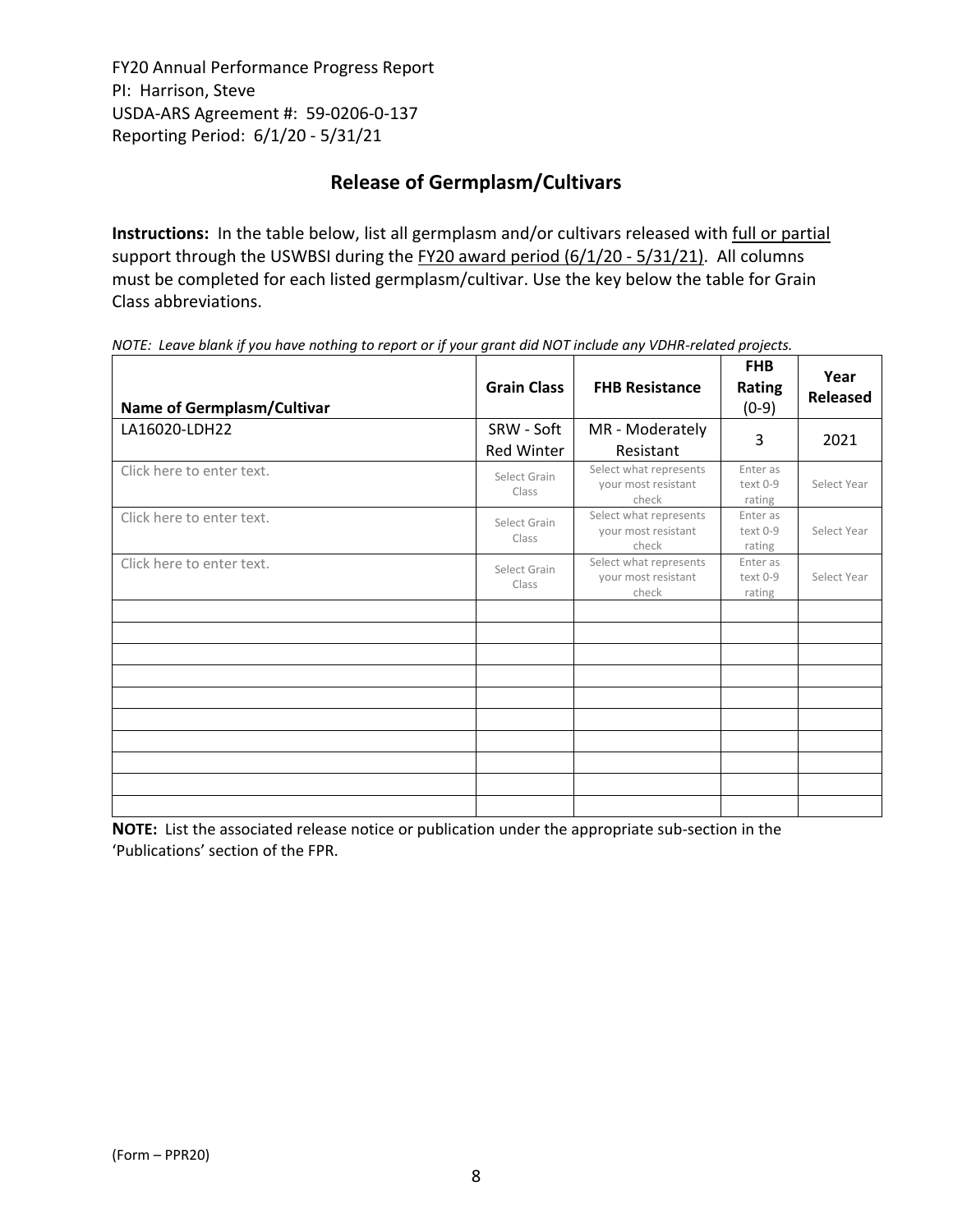# **Publications, Conference Papers, and Presentations**

**Instructions:** Refer to the PR Instructions for detailed more instructions for listing publications/presentations about your work that resulted from all of the projects included in the FY20 grant award. Only citations for publications published (submitted or accepted) or presentations presented during the **award period (6/1/20 ‐ 5/31/21**) should be included. If you did not publish/submit or present anything, state 'Nothing to Report' directly above the Journal publications section.

NOTE: Directly below each citation, you **must** indicate the Status (i.e. published, submitted, etc.) and whether acknowledgement of Federal support was indicated in the publication/ presentation. See example below for a poster presentation with an abstract:

Winn, Z.J., Acharya, R., Lyerly, J., Brown‐Guedira, G., Cowger, C., Griffey, C., Fitzgerald, J., Mason R.E., and Murphy, J.P. (2020, Dec 7‐11). Mapping of Fusarium Head Blight Resistance in NC13‐20076 Soft Red Winter Wheat (p. 12). In: Canty, S., Hoffstetter, A. and Dill‐Macky, R. (Eds.), *Proceedings of the 2020 National Fusarium Head Blight Forum*. https://scabusa.org/pdfs/NFHBF20\_Proceedings.pdf. Status: Abstract Published and Poster Presented Acknowledgement of Federal Support: YES (Abstract and Poster)

#### **Journal publications.**

Dylan L. Larkin, Amanda L. Holder, R. Esten Mason, David E. Moon, Gina Brown‐Guedira, Paul P. Price, Stephen A. Harrison, and Yanhong Dong. 2020. Genome‐wide analysis and prediction of Fusarium head blight resistance in soft red winter wheat. Crop Science. https://doi.org/10.1002/csc2.20273

Status: Published Acknowledgement of Federal Support: YES

Carpenter NR, Wright E, Malla S, et al. Identification and validation of Fusarium head blight resistance QTL in the U.S. soft red winter wheat cultivar 'Jamestown'. Crop Science. 2020, 60:2919–2930. https://doi.org/10.1002/csc2.20307 Status: Published Acknowledgement of Federal Support: YES

#### **Books or other non‐periodical, one‐time publications.**

Nothing to report.